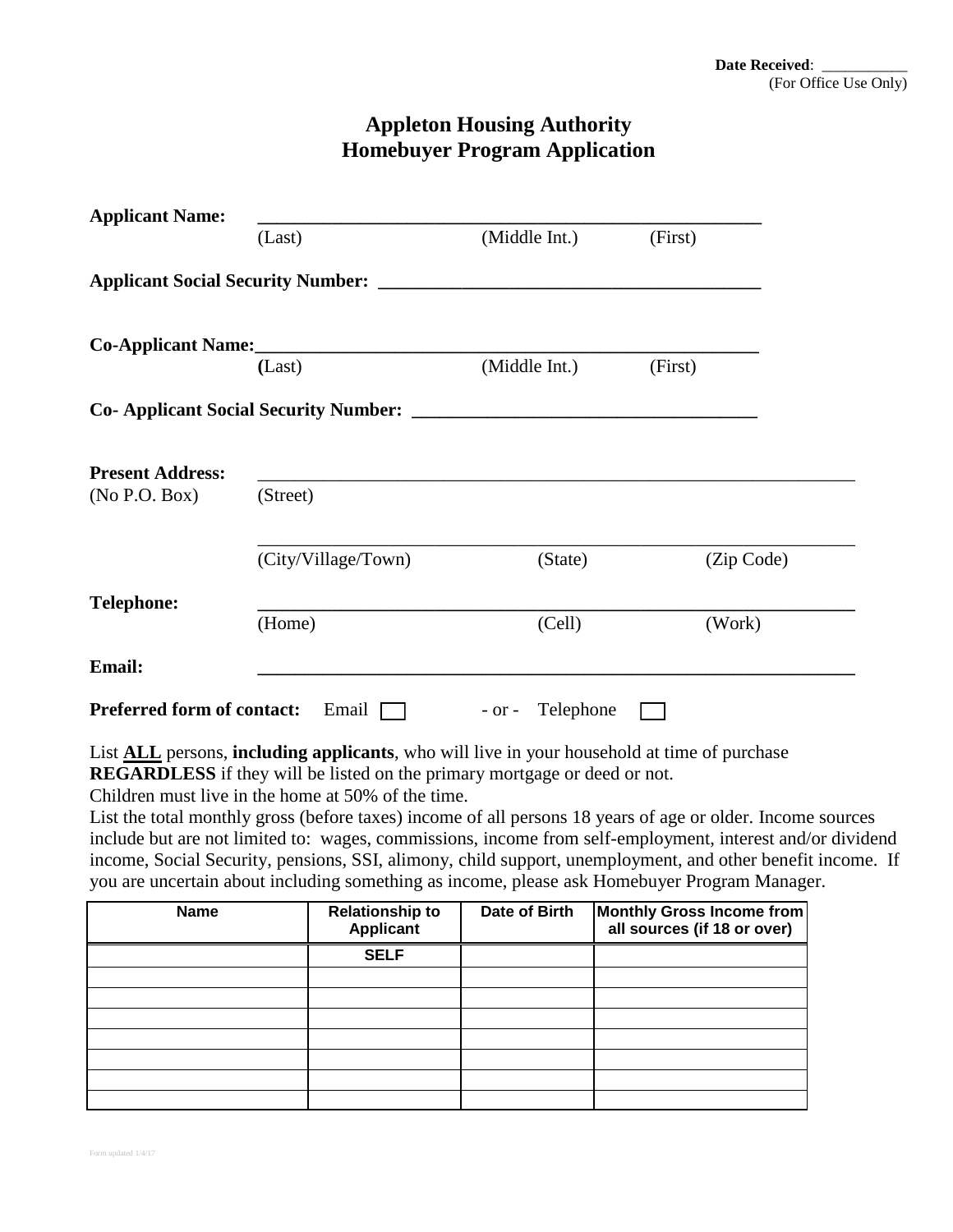| Number of children living in your home under the age of 6:                                                                                                                |
|---------------------------------------------------------------------------------------------------------------------------------------------------------------------------|
| If receiving Alimony or Child Support, are payments received as ordered?                                                                                                  |
| Do you feel you have a good credit rating? Yes $\Box$ No $\Box$ Not sure $\Box$<br>If necessary, please explain:                                                          |
| Have you or anyone in your household owned any real estate property (such as a house, investment property,<br>cabin or cottage) in the last 3 years? $\Box$ Yes $\Box$ No |
| Are you currently receiving, or have you in the past received any form of subsidy or assistance from the<br>Appleton Housing Authority? Yes No                            |
|                                                                                                                                                                           |
| $Yes \Box No \Box$<br>Do you pay your own utilities?<br>If yes, what are your average monthly utility costs?                                                              |
| What monthly mortgage payment (principal, interest, taxes, insurance) would you feel comfortable paying?                                                                  |
| Do you have a savings plan to buy a house?<br>$Yes \Box No \Box$<br>If yes, how much have you saved? \$                                                                   |
| Have you contacted a lender?<br>$Yes \nightharpoonup No \nightharpoonup$<br>If yes, which one? $\qquad \qquad$                                                            |
| How did you become aware of the Homebuyer Program?                                                                                                                        |

**I/we hereby swear and attest that all of the above information is true and correct.** I/We certify that all information given to the Appleton Housing Authority on household composition and income is accurate and complete. I/We understand that false statements or information is punishable under federal law. I/We understand that false statements or information is grounds for ineligibility in the Homebuyer Program.

| <b>Signature of Applicant</b> | Date |
|-------------------------------|------|
| Signature of Co-Applicant     | Date |

Form updated 1/4/17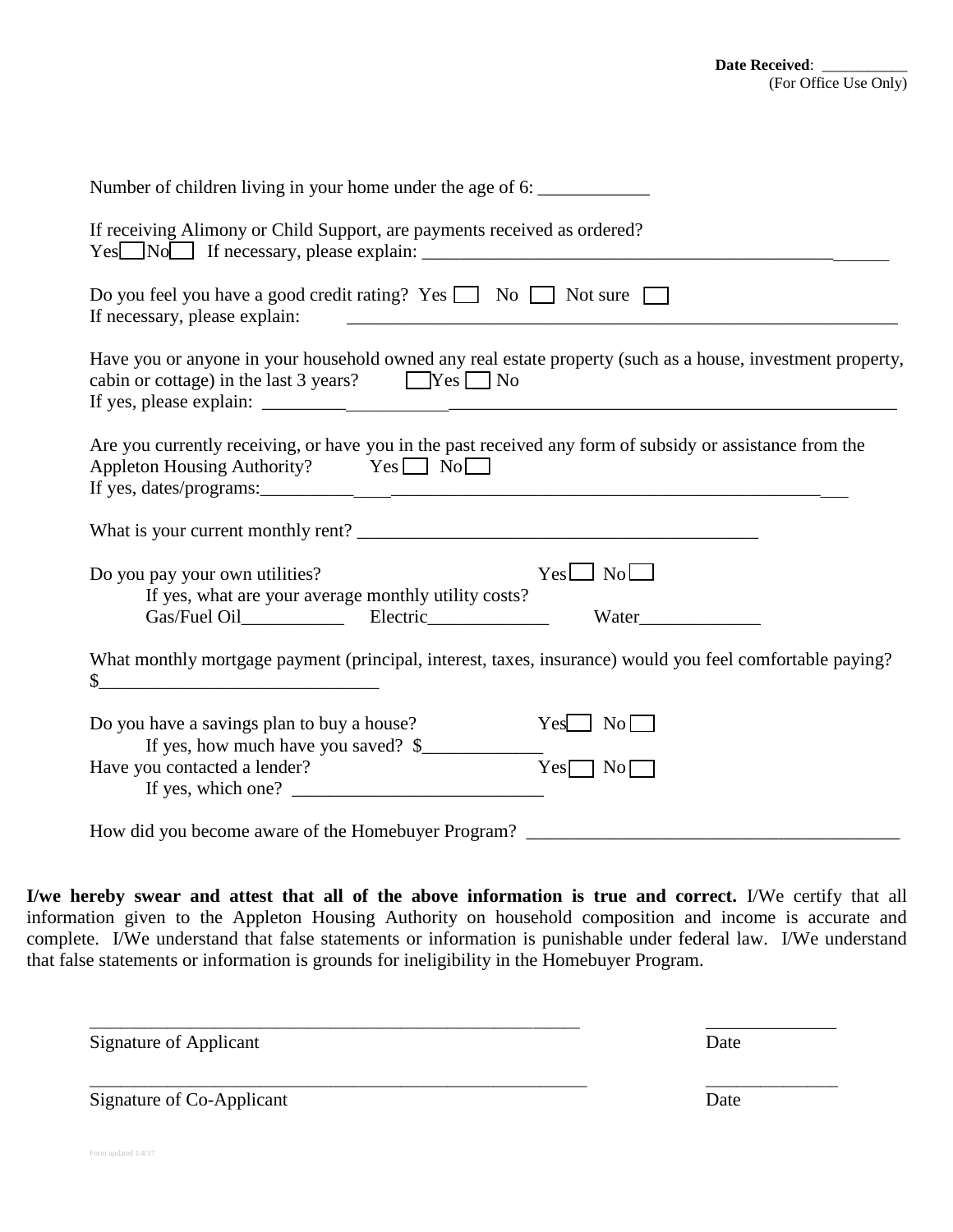#### **Date Received**: \_\_\_\_\_\_\_\_\_\_\_ (For Office Use Only)

#### **CONFLICT OF INTEREST**

Do you have family or business ties to any staff of the Appleton Housing Authority or Board of Commissioners?

| ٠ |
|---|
|   |

 $No$ 

If yes, please disclose the nature of the relationship below. The State of Wisconsin defines family as any: spouse, fiancée, children and children-in-law, brothers and brothers-in-law, sisters and sisters-in-law, parents and parents-in-law, aunt and uncles, nieces (first) and nephews (first), cousins (first), and anyone who receives more the 50% of their annual support from the person. (e.g., adopted child, foster child) Name of person(s) Relationship

\_\_\_\_\_\_\_\_\_\_\_\_\_\_\_\_\_\_\_\_\_\_\_\_\_\_\_\_\_\_\_\_\_\_\_\_\_\_\_\_\_\_\_\_\_\_\_\_\_\_\_\_\_\_\_\_\_\_\_\_\_\_ \_\_\_\_\_\_\_\_\_\_\_\_\_\_\_\_\_\_\_\_\_\_\_\_ \_\_\_\_\_\_\_\_\_\_\_\_\_\_\_\_\_\_\_\_\_\_\_\_\_\_\_\_\_\_\_\_\_\_\_\_\_\_\_\_\_\_\_\_\_\_\_\_\_\_\_\_\_\_\_\_\_\_\_\_\_\_ \_\_\_\_\_\_\_\_\_\_\_\_\_\_\_\_\_\_\_\_\_\_\_\_

### **MARITAL PROPERTY PROVISION**

No provision of a marital property agreement (including a Statutory Individual Property Agreement pursuant to Sec. 766.587, Wis. Stats), unilateral statement classifying income from separate property under Sec. 766.59, or court decree under Sec. 766.70 adversely affects the creditor unless the creditor is furnished with a copy of the document prior to the credit transaction or has actual knowledge of its adverse provisions at the time the obligation is incurred.

| <b>Signature of Applicant</b>                                                                                                                                                                                                                                                                            | Date |  |  |
|----------------------------------------------------------------------------------------------------------------------------------------------------------------------------------------------------------------------------------------------------------------------------------------------------------|------|--|--|
| Signature of Co-Applicant                                                                                                                                                                                                                                                                                | Date |  |  |
| You are not required to answer the questions below.                                                                                                                                                                                                                                                      |      |  |  |
| If you choose not to answer them, please check this box:                                                                                                                                                                                                                                                 |      |  |  |
| Age of Co-Applicant                                                                                                                                                                                                                                                                                      |      |  |  |
| Are any household members disabled?<br>Yes                                                                                                                                                                                                                                                               | No l |  |  |
| Racial/Ethnic Background, select the one that best describes your head of household:                                                                                                                                                                                                                     |      |  |  |
| White<br>Asian<br>American Indian/Alaskan Native<br>Naive Hawaiian/Other Pacific Islander<br><b>Black/African American</b><br>American Indian/Alaskan Native & White<br>Black/African American & White<br>Asian & White<br>American Indian/Alaskan Native & Black/African American<br>Other multi-racial |      |  |  |
| Please select the one that best describes your head of household:                                                                                                                                                                                                                                        |      |  |  |

Hispanic Non-Hispanic